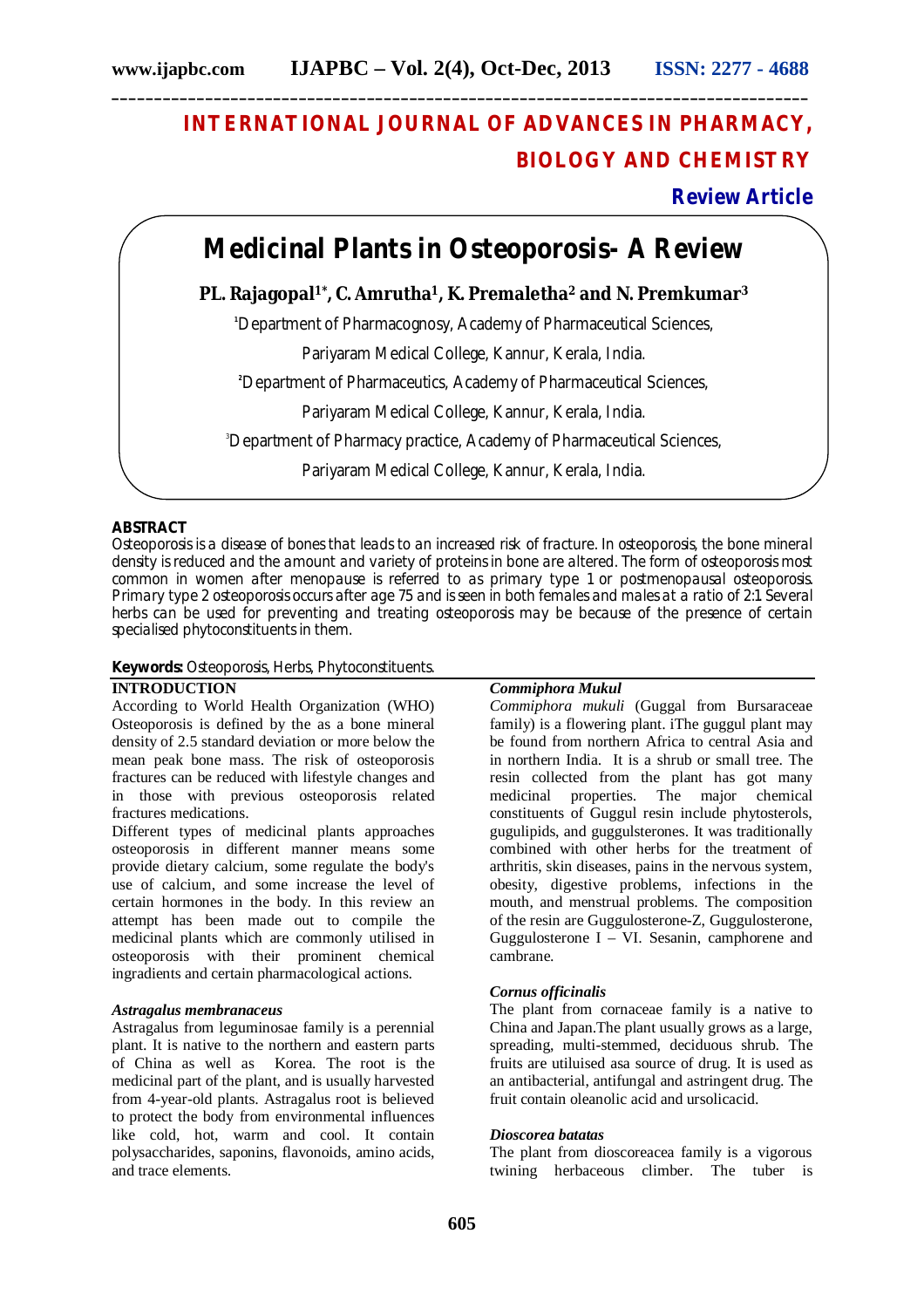**\_\_\_\_\_\_\_\_\_\_\_\_\_\_\_\_\_\_\_\_\_\_\_\_\_\_\_\_\_\_\_\_\_\_\_\_\_\_\_\_\_\_\_\_\_\_\_\_\_\_\_\_\_\_\_\_\_\_\_\_\_\_\_\_\_\_\_\_\_\_\_\_\_\_\_\_\_\_\_\_\_\_**

anthelmintic, digestive and gently tonic. It is used internally in the treatment of tiredness, weight loss, poor appetite, poor digestion, chronic diarrhoea, asthma, dry coughs, frequent or uncontrollable urination, diabetes and emotional instability<sup>[</sup>. It is applied externally to ulcers, boils and abscesses. The tubers are harvested in the autumn. It contain steroidal glycosides.

#### *Drynaria baronii*

*Drynaria fortunei* plant is an epiphytic herb from polypodiaceae family. The rhizomes are usedasa source of drug. Drynaria is primarily used for its ability to heal damaged bones and connective tissues. It is used to help heal broken bones, sprains, bruises, stress fractures, weak loins and knees, and it is also used as a tonic for recuperation from other injuries. Drynaria is used in treatments for tooth-related maladies, such as toothache and bleeding gums, as well as for tinnitus of the ears. Its focus on the kidney and liver channels inspires its use in tonifying the kidneys, curbing diarrhea, and promoting tissue regeneration. It is used as a hair vitaliser. It contain a chemical constituent called propinqualin.

#### *Epimedium leptorrhizum*

Epimediums (Beriberidaceae)have been popular in Japan. The stem of this plant is used in treating Osteoporosis. The major constirtuent present in the stem is icariin which stimulates osteoblast activity in bone tissue, leading to the development and marketing of medicinal products based on epimedium extracts for treatment of osteoporosis. In addition to icariin it also contains diphylloside, epimedoside epimedin, epimedoside and icarisoside.

#### *Glycine max*

The plant is from fabaceae family and generally seeds of the plant are used as source of medicine. The fruit is a hairy pod that grows in clusters of three to five, each pod is  $3-8$  cm long  $(1-3$  in) and usually contains two to four seeds 5–11 mm in diameter. If the seed coat is cracked, the seed will germinate. The scar, visible on the seed coat, is called the hilum and at one end of the hilum is the micropyle, or small opening in the seed coat which can allow the absorption of water for sprouting. Seeds are a powerful stimulant of immune system, used to decrease menopause symptoms, estrogen, lower cholesterol, treat certain types of cancers including that of the breast, lungs, prostate. It is also used for treating inflammations, eyeinfections, blood clotting, insomnia, fevers, liver and kidney disorders, oligospermia, leukemia, stomachaches, intestinal complaints and cardiovascular diseases. Seeds contain chemical constituent like Isoflavones, Saponins and lipids.

## *Glycyrrhiza glabra*

The plant belongs to leguminosae family and the root portion collectedfrom the plant is considered as a source of drug. The root has an antiinflammatory and antiviral actions. Saponin glycosides and glycyrrhizin are the important chemical ingradients present in the drug which are required for good health. It is mainly used in treating cervical cancer, kidney and bladder disorders, HIV, coughs, horse-voice, bronchitis, asthma, ulcers, arthritis, shingles, sun-burns, fevers in infants, and also used for insect bites. In addition to glycyrrhizin theroot also contain mixture of potassium and calcium salts of glycyrrhizinic acid, glabranin A and B, glycyrrhetol, glabrolide, isoflavones, coumarins, triterpene sterols.

#### *Lycium chinense*

The plant is from solanaceae family. Generally the fruit portion of the planrt is used as a source of drug. The plant is deciduous and perennial plants. These species produce a bright orange-red, ellipsoid berry  $1-2$ -cm deep. The number of seeds in each berry varies widely based on fruit size. Lycium is used for diabetes, high blood pressure, poor circulation, fever, malaria, and cancer. It contain essential oil.

#### *Nigella sativa*

The plant is from Ranunculaceae family. It is also known as black cumin or habatus sauda, and has a rich historical and religious background. It is found in the southern region of Asia. Studies have revealed various therapeutic values of the plant such as anticancer, antioxidant, antibacterial, antifungal, antiparasitic and antiasthmatic. The plant may also inhibit renal calculi and improve poultry quality. it contains 36–38% fixed oils, proteins, alkaloids, saponin, and 0.4–2.5% essential oil. High-performance liquid chromatography analysis of the essential oil from the plant revealed that the main active ingredients were thymoquinone, dithymoquinone, thymohydroquinone, and thymol . Among the compounds identified, thymoquinone is the most abundant, which makes up 30–48% of the total compounds.

#### *Notopterygium forbesii*

The plant is considered as an annual or perennial . The plant belongs to Umbelliferae family. It has been used as a traditional Chinese medicine for the treatment of common cold and rheumatism. It contain different types of chemical constituents like phellopterin, isoimperattorin, notopterol, nodakenitin, nodakenin, 6-O-transferuoylnodakenin, p-hydroxyphenethyl anisate, pregnenolone and beta-sitosteroid.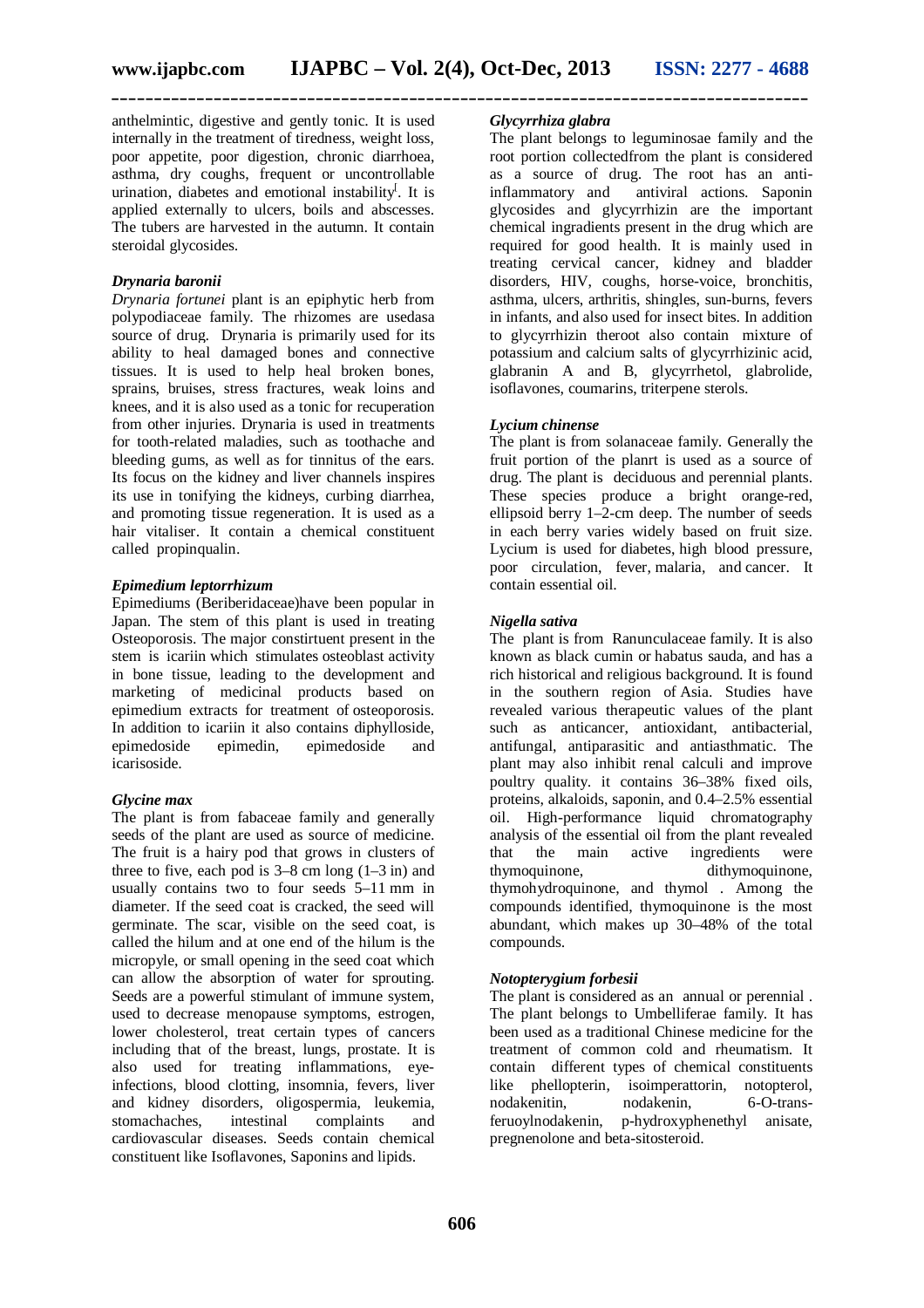**\_\_\_\_\_\_\_\_\_\_\_\_\_\_\_\_\_\_\_\_\_\_\_\_\_\_\_\_\_\_\_\_\_\_\_\_\_\_\_\_\_\_\_\_\_\_\_\_\_\_\_\_\_\_\_\_\_\_\_\_\_\_\_\_\_\_\_\_\_\_\_\_\_\_\_\_\_\_\_\_\_\_**

#### *Podophyllum emodi*

The perennial herb *Podophyllum hexandrum* (Beriberidaceae), bearing the common names Himalayan mayapple or Indian may apple, is native to the Himalaya. The ornamental appearance of the plant make it a desirable addition to woodland type gardens. It can be propagated by seed or by dividing the rhizome. The plant is poisonous, but when processed has medicinal properties. The root portion of the plant is considered as a source of drug. Eventhough Podophyllum is highly poisonous when taken by mouth some people take it orally for jaundice and also in certain types of liver ailments. Podophyllum is also used to empty the bowels, kill parasitic worms in the intestine, and counteract snakebite. Podophyllum has been used as a laxative. But presently it has been removed from the market due to safety concerns. It is also topically applied for removal of warts.

#### *Panax ginseng*

*Panax ginseng* belongs to the Araliaceae family and is found throughout East Asia and Russia. It is a shade-loving plant, deciduous and perennial herb.The root is utilized medicinally, although active compounds are present in all other parts of the plant. There are two types of Ginseng, like white and red. The difference is the method of processing that results in different pigment compositions; white ginseng is produced by harvesting the root and drying it in the sun, while red ginseng is steamed after harvest and dried. The content of ginsenoside compounds differs slightly between the red and white forms. The use of Ginseng builds body's resistance to infections, reduces susceptibility to illness and shortens the time that the disease would take to recover, improves intelligence, mental performance, immune function, increases stamina, combats fatigue, premature aging, lowers blood sugar and helps in treating cancer. The ginsenoside present in the drug may beresponsiblefor the abovesaid properties.

#### *Psoralea corylifolia*

The plant belongs to leguminosae family. The oil obtained from the seeds have got many medicinal properties. It is a small, erect, annual herb growing throughout sandy, loamy plains of Central and East India Seeds are brownish black in color, oblong, and flattened. Seeds are considered aphrodisiac, cardiac, diuretic, diaphoretic, astringent, tonic, cytotoxic, anthelmintic, antibacterial, deobstruent, and stimulant. They are used to improve general vitality and also to treat impotency. The chemical constituent present in the drug are flavonoids ,psoralidin, psoralen and angelicin.

#### *Punica granatum*

The berry type *Punica granatum* (Punicaceae) fruit is edible. Fruits and seeds are the having many medicinal properties. The exact number of seeds in a pomegranate can vary. The seeds are embedded in a white, spongy, astringent membrane. It has immuno-stimulantory, anti-oxidant, antiinflammatory anti-diabetic and anticancer. It is widely used in treating certain types of cancer including leukemia, breast, prostate and colon cancer, dysentery, diarrhea, excessive bleeding, intestinal worms and parasites. It contain chemical constituents like anthocyanins, tannins and phenolic compounds.

#### *Sambucus nigra*

It is a deciduous shrub belongs to Caprifoliaceae family. The hermaphrodite flowers are borne in large, flat corymbs 10–25 cm diameter in late spring to mid-summer, the individual flowers ivory white, 5–6 mm diameter, with five petals; they are pollinated by flies.The fruit is a glossy dark purple to black berry 3–5 mm diameter, produced in drooping clusters in late autumn they are an important food for many fruit-eating birds, notably blackcaps. *Sambucus nigra* possesses immunostimulant, astringent, antiviral, anti-inflammatory, anticancer properties and essential oils, flavonoids, organic acids, triterpenes and many other constituents. The flowers and berries are used in treating colic, diarrhea, fever, coughs, colds, congestion. bronchitis. influenza. allergies. congestion, bronchitis, influenza, allergies, rheumatism, swollen limbs, burns, inflamed mucous membranes, and act as an immunostimulant, anticancer and anti-inflammatory agent. It contain Volatile oil α-amyrenone, α-amyrin, betulin, oleanolic acid and beta-sitosterol.

#### *Sambucus williamsii*

Sambucus is from Caprifoliaceae family. The genus occurs in temperate to subtropical regions of the world. More widespread in the Northern Hemisphere, its Southern Hemisphere occurrence is restricted to parts of Australasia and South America. Many species are widely cultivated for their ornamental leaves, flowers and fruit. Aerial portion of the plant has got many medicinal actions. They are used in treating flu, alleviating allergies, and boosting overall respiratory heal. The drug mainly contain a chemical constituent called lignans.

#### *Terminalia arjuna*

Arjuna (Combretaceae) is the large size deciduous tree. It is the evergreen tree with the yellow flowers and conical leaves. It has a smooth gray bark. Arjuna flowers between March to June and fruits between September to November.Bark portion is used as a source of drug. It eliminates of cholesterol by accelerating the turnover of LDL-